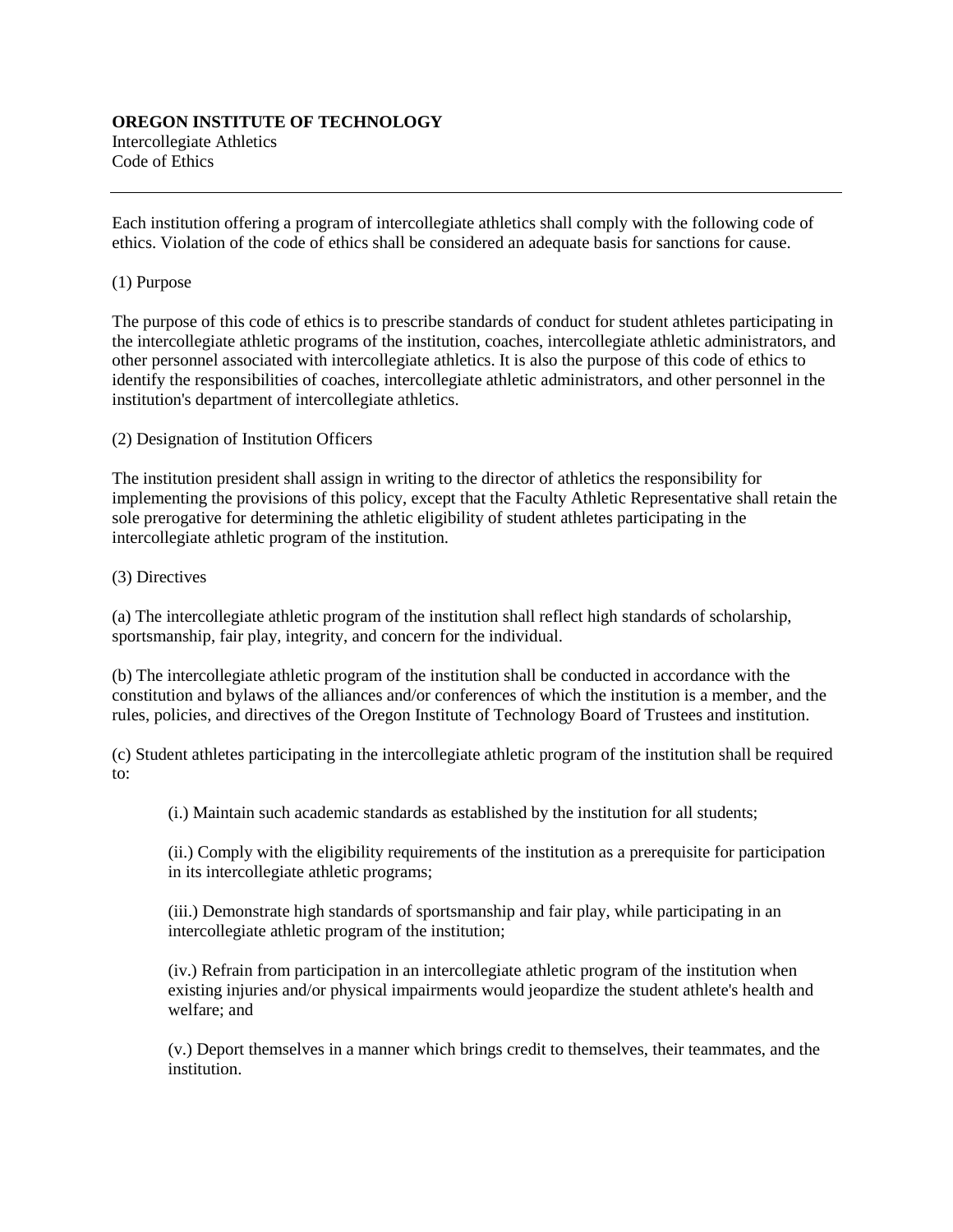(d) A head coach of an intercollegiate athletic program is required to maintain such discipline as necessary to assure that student athletes and coaches in that sport maintain high standards of sportsmanship, fair play, and integrity; encourage high standards of scholarship for student athletes; establish and maintain high standards regarding the welfare of student athletes; and adhere to the principles of nondiscrimination.

(e) Coaches in the intercollegiate athletic program of the institution are required to maintain high standards of sportsmanship, fair play, and professional integrity; encourage high standards of scholarship for student athletes; and adhere to principles of nondiscrimination.

(f) Each individual performing administrative, promotional, public relations, or related functions in the intercollegiate athletic program of the institution is required to demonstrate high standards of professional conduct; encourage high standards of sportsmanship, fair play, professional integrity and scholarship; establish high standards regarding the welfare of student athletes; and adhere to the principles of nondiscrimination.

(g) The following is proscribed conduct for each head coach, assistant coach, and individual performing administrative, promotional, public relations, or related functions in the intercollegiate athletic program of the institution:

(i.) Using the position with the institution to obtain financial gain, other than official institution salary or reimbursement of expenses and honoraria from either institution or non-institution sources, unless prior approval is obtained from the institution president;

(ii.) Using the position with the institution to obtain financial gain for any member of the household or for any business with which the employee or any member of the employee's household is associated;

(iii.) Engaging in any outside activity which substantially interferes with the employee's responsibilities in the intercollegiate athletic program of the institution;

(iv.) Accepting any employment outside the institution involving time or honorarium without the prior approval of the institution president;

(v.) Accepting gifts, as defined in ORS 244.020(5), from any source, including but not limited to, professional sports organizations, private businesses, or athletic "boosters";

(vi.) Receiving, or influencing directly or indirectly, awards of prizes of value from any institution-operated or affiliated promotional activity associated with the intercollegiate athletic program of the institution;

(vii.) Using institution buildings, facilities, services, or grounds for personal or private gain, without the prior written authorization of the institution president;

(viii.) Using, or permitting the use of the name of the institution or any emblem of the institution in commercial or personal promotional activities, except by the prior written authorization of the institution president;

(ix.) Violating the constitution and bylaws of an alliance or conference in which the institution holds membership, particularly those provisions pertaining to recruiting of student athletes,